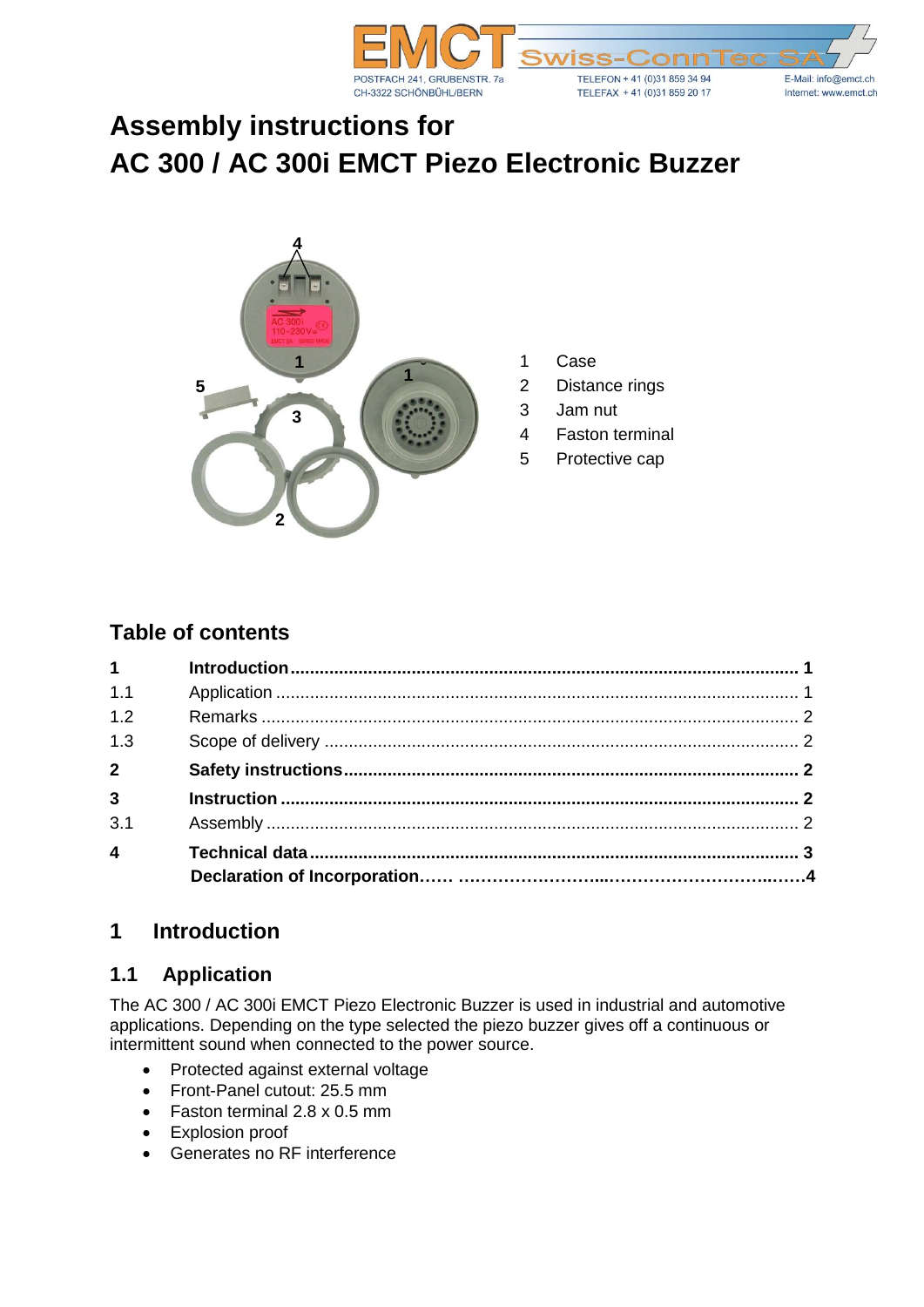

#### **1.2 Remarks**

In this assembly instruction noted remarks:



**Warning:** Warns of a danger which could bring injuries.

**Indication:** Has to be considered!

**Important:** Important information!

## **1.3 Scope of delivery**

Included in delivery is:

1x AC 300 / AC 300i EMCT Piezo Electronic Buzzer

2x Distance ring

1x Jam nut

1x Protective cap

1x Assembly instructions

1x EU-Declaration of Incorporation

## **2 Safety instructions**

The remarks noted in this instruction manual are inevitable for a save application of  $\vert i \vert$ the piezo buzzer. You are advised not to use the piezo buzzer before reading the safety instructions. Disobeying the instructions can result in injury!



The piezo buzzer has to be placed out of children's reach.

As soon as the piezo buzzer is connected, it gives off either a continuous or an LL AS intermittent sound with an SPL of 82 - 92 dB(a) at a distance of 60 cm. (The detailed information for each type is listed in 4)

## **3 Instruction**

#### **3.1 Assembly**

The piezo buzzer is mounted as follows:

- If necessary you can put one or two distance rings on the thread.
- If the piezo buzzer in installed in a waterproof environment you can put an O-Ring (23.47 x 2.62 mm) on the thread.
- Put the piezo buzzer with the thread ahead trough the designated hole in the fastening plate.
- Fasten the piezo buzzer by screwing the jam nut from the exterior side on the thread.
- Insert two faston receptacles (e.g.: RSB 7990.001 F 2, 8-1) on the two faston terminals (2.8 x 0.5 mm).
- Mount the protective cap above the faston terminals.



The supplied protective cap must necessarily be mounted above the faston terminals after the piezo buzzer is connected with the faston receptacles.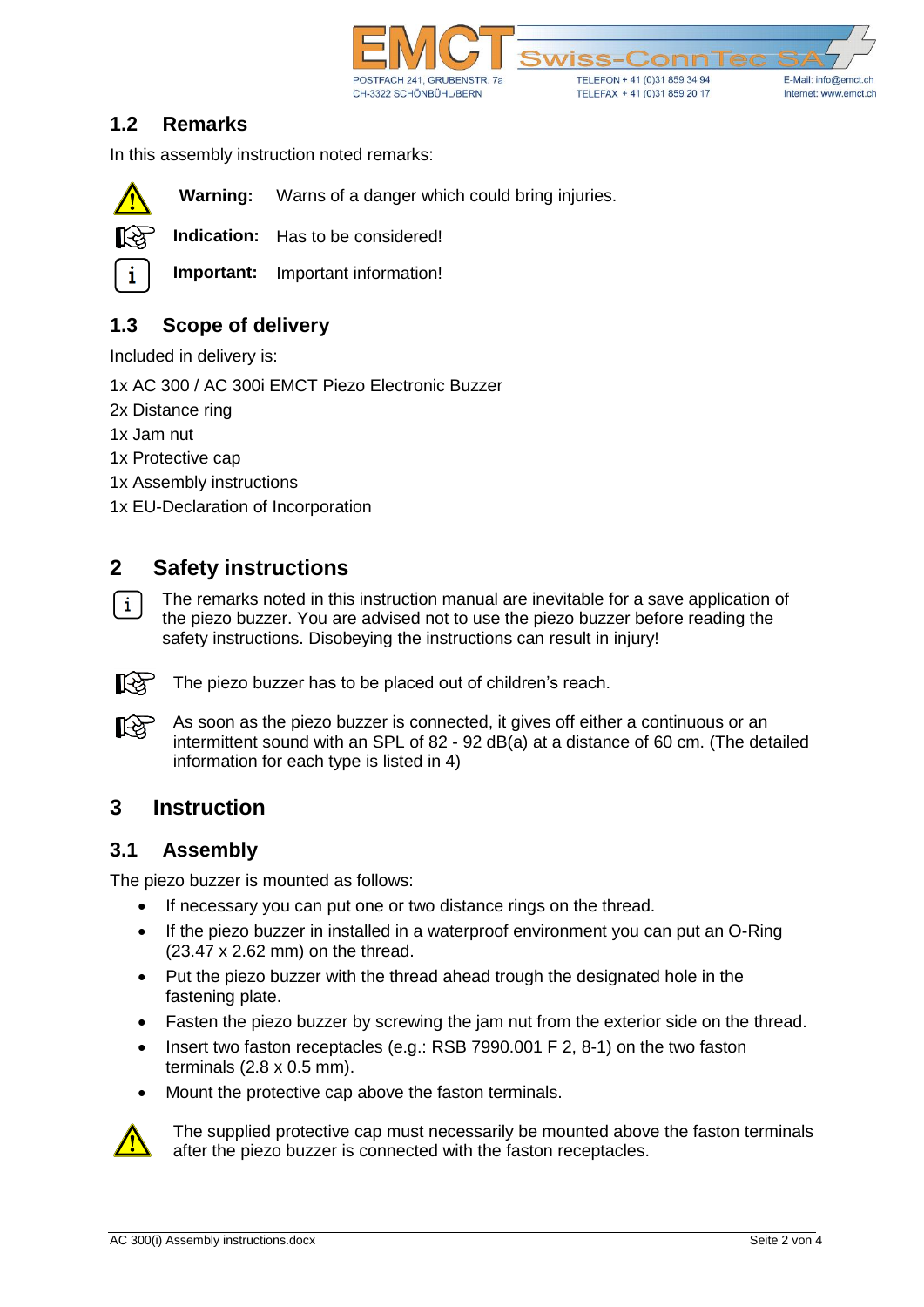

# **4 Technical data**

| Operating temperature     | -30 $\mathrm{^{\circ}C}$ to +75 $\mathrm{^{\circ}C}$              |  |  |  |
|---------------------------|-------------------------------------------------------------------|--|--|--|
| Housing                   | PA Latamid 66 H2G/25VO                                            |  |  |  |
| Weight                    | 20 <sub>g</sub>                                                   |  |  |  |
| Permissible overvoltage   | 50 % of the rated voltage                                         |  |  |  |
| Permissible humidity      | 90 %                                                              |  |  |  |
| Frequency                 | 2900 Hz +/- 200 Hz                                                |  |  |  |
| <b>Protection class</b>   | IP64 (no tone when the resonance<br>chamber is filled with water) |  |  |  |
| <b>Front-Panel cutout</b> | 25,5 mm                                                           |  |  |  |
| <b>Faston terminal</b>    | $2,8 \times 0,5$ mm                                               |  |  |  |

| Type           | Voltage<br>AC/DC | Current<br>consumption | Sound level<br>at 60 cm | Tone*          | Remark                        |
|----------------|------------------|------------------------|-------------------------|----------------|-------------------------------|
| <b>AC 300</b>  | $12 - 36$ V      | $8 - 12$ mA            | $84 - 92$ dB            | 1              |                               |
|                | $36 - 70 V$      | $6 - 11$ mA            | $82 - 90$ dB            | 1              |                               |
|                | $70 - 120 V$     | $7 - 11$ mA            | $84 - 90$ dB            | 1              | For indoor use only<br>(IP54) |
|                | $110 - 230$ V    | $4 - 8$ mA             | $82 - 90$ dB            | 1              | For indoor use only<br>(IP54) |
|                |                  |                        |                         |                |                               |
| <b>AC 300i</b> | $12 - 36$ V      | $8 - 12$ mA            | $84 - 92$ dB            | $\overline{2}$ |                               |
|                | $36 - 70 V$      | $6 - 11$ mA            | $82 - 90$ dB            | $\overline{2}$ |                               |
|                | $70 - 120 V$     | $7 - 11$ mA            | $84 - 90$ dB            | $\overline{2}$ | For indoor use only<br>(IP54) |
|                | $110 - 230$ V    | $4 - 8$ mA             | $82 - 90$ dB            | 2              | For indoor use only<br>(IP54) |

 $\frac{1}{1}$  = continuous; 2 = intermittent)